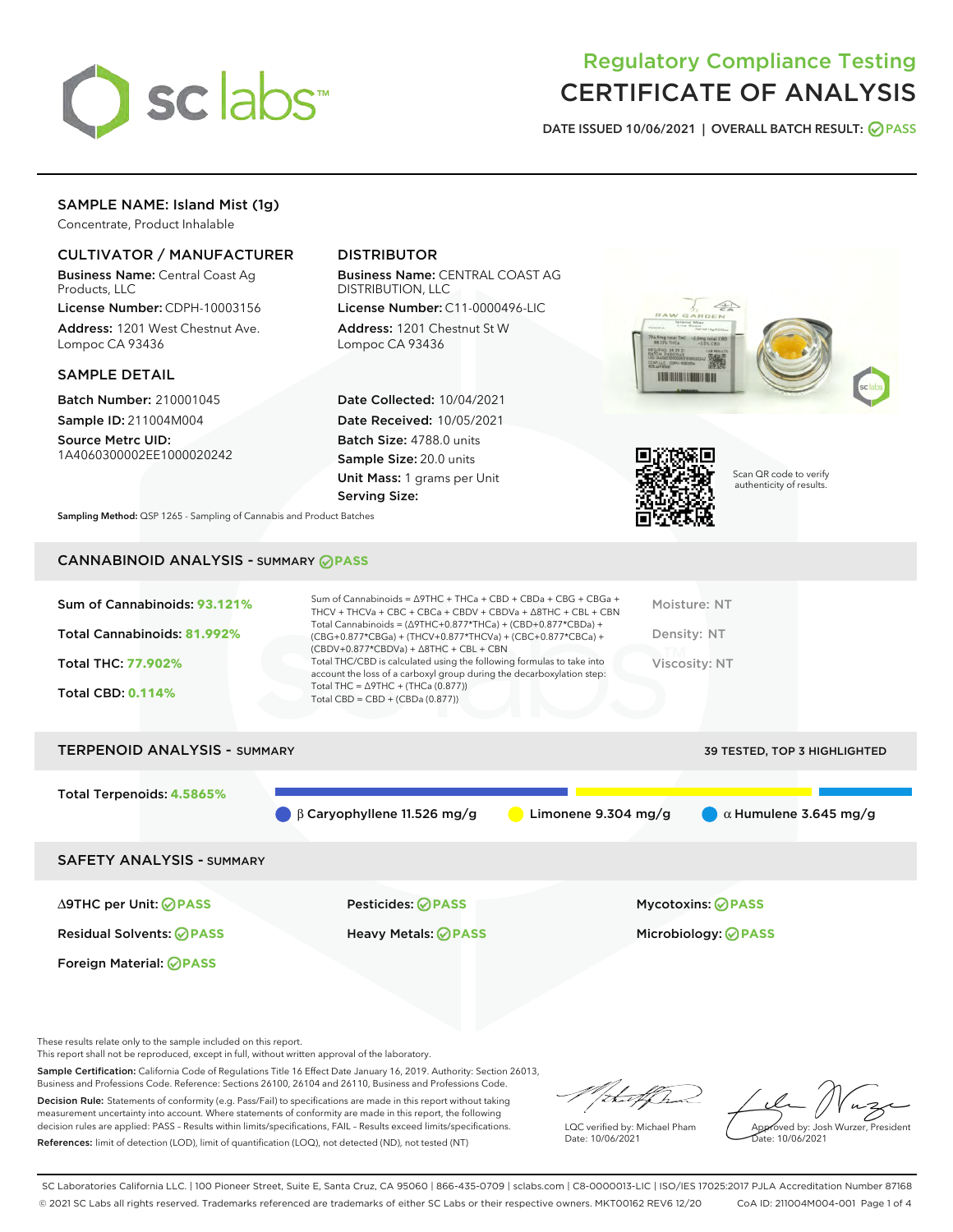



ISLAND MIST (1G) | DATE ISSUED 10/06/2021 | OVERALL BATCH RESULT: O PASS

#### CANNABINOID TEST RESULTS - 10/06/2021 2 PASS

Tested by high-performance liquid chromatography with diode-array detection (HPLC-DAD). **Method:** QSP 1157 - Analysis of Cannabinoids by HPLC-DAD

#### TOTAL CANNABINOIDS: **81.992%**

Total Cannabinoids (Total THC) + (Total CBD) + (Total CBG) + (Total THCV) + (Total CBC) + (Total CBDV) + ∆8THC + CBL + CBN

TOTAL THC: **77.902%** Total THC (∆9THC+0.877\*THCa)

TOTAL CBD: **0.114%** Total CBD (CBD+0.877\*CBDa)

TOTAL CBG: 2.73% Total CBG (CBG+0.877\*CBGa)

TOTAL THCV: 0.566% Total THCV (THCV+0.877\*THCVa)

TOTAL CBC: 0.68% Total CBC (CBC+0.877\*CBCa)

TOTAL CBDV: ND Total CBDV (CBDV+0.877\*CBDVa)

| <b>COMPOUND</b>  | LOD/LOQ<br>(mg/g)          | <b>MEASUREMENT</b><br><b>UNCERTAINTY</b><br>mg/g | <b>RESULT</b><br>(mg/g) | <b>RESULT</b><br>(%) |
|------------------|----------------------------|--------------------------------------------------|-------------------------|----------------------|
| <b>THCa</b>      | 0.05 / 0.14                | ±22.145                                          | 861.68                  | 86.168               |
| <b>CBGa</b>      | 0.1/0.2                    | ±1.43                                            | 27.3                    | 2.73                 |
| <b>A9THC</b>     | 0.06 / 0.26                | ±0.803                                           | 23.33                   | 2.333                |
| <b>CBCa</b>      | 0.07 / 0.28                | ±0.379                                           | 7.75                    | 0.775                |
| <b>THCVa</b>     | 0.07/0.20                  | ±0.308                                           | 6.45                    | 0.645                |
| <b>CBG</b>       | 0.06/0.19                  | ±0.134                                           | 3.40                    | 0.340                |
| <b>CBDa</b>      | 0.02/0.19                  | ±0.038                                           | 1.30                    | 0.130                |
| $\triangle$ 8THC | 0.1/0.4                    | N/A                                              | <b>ND</b>               | <b>ND</b>            |
| <b>THCV</b>      | 0.1/0.2                    | N/A                                              | <b>ND</b>               | <b>ND</b>            |
| <b>CBD</b>       | 0.07/0.29                  | N/A                                              | <b>ND</b>               | <b>ND</b>            |
| <b>CBDV</b>      | 0.04 / 0.15                | N/A                                              | <b>ND</b>               | <b>ND</b>            |
| <b>CBDVa</b>     | 0.03 / 0.53                | N/A                                              | <b>ND</b>               | <b>ND</b>            |
| <b>CBL</b>       | 0.06 / 0.24                | N/A                                              | <b>ND</b>               | <b>ND</b>            |
| <b>CBN</b>       | 0.1/0.3                    | N/A                                              | <b>ND</b>               | <b>ND</b>            |
| <b>CBC</b>       | 0.2 / 0.5                  | N/A                                              | <b>ND</b>               | <b>ND</b>            |
|                  | <b>SUM OF CANNABINOIDS</b> |                                                  | 931.21 mg/g             | 93.121%              |

#### **UNIT MASS: 1 grams per Unit**

| ∆9THC per Unit                        | 1120 per-package limit     | 23.33 mg/unit<br><b>PASS</b> |
|---------------------------------------|----------------------------|------------------------------|
| <b>Total THC per Unit</b>             |                            | 779.02 mg/unit               |
| <b>CBD per Unit</b>                   |                            | <b>ND</b>                    |
| <b>Total CBD per Unit</b>             |                            | $1.14$ mg/unit               |
| Sum of Cannabinoids<br>per Unit       |                            | 931.21 mg/unit               |
| <b>Total Cannabinoids</b><br>per Unit |                            | 819.92 mg/unit               |
| <b>MOISTURE TEST RESULT</b>           | <b>DENSITY TEST RESULT</b> | <b>VISCOSITY TEST RESULT</b> |

Not Tested

Not Tested

Not Tested

#### TERPENOID TEST RESULTS - 10/06/2021

Terpene analysis utilizing gas chromatography-flame ionization detection (GC-FID). **Method:** QSP 1192 - Analysis of Terpenoids by GC-FID

| <b>COMPOUND</b>         | LOD/LOQ<br>(mg/g) | <b>MEASUREMENT</b><br><b>UNCERTAINTY</b><br>mg/g | <b>RESULT</b><br>(mg/g)                         | <b>RESULT</b><br>$(\%)$ |
|-------------------------|-------------------|--------------------------------------------------|-------------------------------------------------|-------------------------|
| $\beta$ Caryophyllene   | 0.004 / 0.012     | ±0.4103                                          | 11.526                                          | 1.1526                  |
| Limonene                | 0.005 / 0.016     | ±0.1330                                          | 9.304                                           | 0.9304                  |
| $\alpha$ Humulene       | 0.009/0.029       | ±0.1170                                          | 3.645                                           | 0.3645                  |
| <b>Myrcene</b>          | 0.008 / 0.025     | ±0.0470                                          | 3.640                                           | 0.3640                  |
| Terpinolene             | 0.008 / 0.026     | ±0.0613                                          | 2.989                                           | 0.2989                  |
| $\alpha$ Bisabolol      | 0.008 / 0.026     | ±0.1237                                          | 2.316                                           | 0.2316                  |
| Guaiol                  | 0.009 / 0.030     | ±0.0841                                          | 1.781                                           | 0.1781                  |
| Linalool                | 0.009 / 0.032     | ±0.0584                                          | 1.538                                           | 0.1538                  |
| Terpineol               | 0.016 / 0.055     | ±0.0822                                          | 1.339                                           | 0.1339                  |
| trans-β-Farnesene       | 0.008 / 0.025     | ±0.0446                                          | 1.256                                           | 0.1256                  |
| Fenchol                 | 0.010 / 0.034     | ±0.0474                                          | 1.224                                           | 0.1224                  |
| $\beta$ Pinene          | 0.004 / 0.014     | ±0.0134                                          | 1.163                                           | 0.1163                  |
| Ocimene                 | 0.011 / 0.038     | ±0.0371                                          | 1.155                                           | 0.1155                  |
| Caryophyllene<br>Oxide  | 0.010 / 0.033     | ±0.0310                                          | 0.674                                           | 0.0674                  |
| $\alpha$ Pinene         | 0.005 / 0.017     | ±0.0058                                          | 0.671                                           | 0.0671                  |
| <b>Borneol</b>          | 0.005 / 0.016     | ±0.0125                                          | 0.298                                           | 0.0298                  |
| Valencene               | 0.009 / 0.030     | ±0.0126                                          | 0.183                                           | 0.0183                  |
| Fenchone                | 0.009/0.028       | ±0.0053                                          | 0.182                                           | 0.0182                  |
| <b>Nerolidol</b>        | 0.009 / 0.028     | ±0.0094                                          | 0.150                                           | 0.0150                  |
| $\alpha$ Cedrene        | 0.005 / 0.016     | ±0.0040                                          | 0.133                                           | 0.0133                  |
| Citronellol             | 0.003 / 0.010     | ±0.0058                                          | 0.119                                           | 0.0119                  |
| Camphene                | 0.005 / 0.015     | ±0.0013                                          | 0.116                                           | 0.0116                  |
| $\alpha$ Phellandrene   | 0.006 / 0.020     | ±0.0012                                          | 0.086                                           | 0.0086                  |
| $\alpha$ Terpinene      | 0.005 / 0.017     | ±0.0011                                          | 0.073                                           | 0.0073                  |
| 3 Carene                | 0.005 / 0.018     | ±0.0010                                          | 0.068                                           | 0.0068                  |
| $\gamma$ Terpinene      | 0.006 / 0.018     | ±0.0011                                          | 0.064                                           | 0.0064                  |
| Geraniol                | 0.002 / 0.007     | ±0.0028                                          | 0.064                                           | 0.0064                  |
| Sabinene Hydrate        | 0.006 / 0.022     | ±0.0021                                          | 0.053                                           | 0.0053                  |
| Sabinene                | 0.004 / 0.014     | ±0.0004                                          | 0.033                                           | 0.0033                  |
| Nerol                   | 0.003 / 0.011     | ±0.0010                                          | 0.022                                           | 0.0022                  |
| p-Cymene                | 0.005 / 0.016     | N/A                                              | <loq< th=""><th><loq< th=""></loq<></th></loq<> | <loq< th=""></loq<>     |
| Eucalyptol              | 0.006 / 0.018     | N/A                                              | <loq< th=""><th><loq< th=""></loq<></th></loq<> | <loq< th=""></loq<>     |
| Isoborneol              | 0.004 / 0.012     | N/A                                              | <loq< th=""><th><loq< th=""></loq<></th></loq<> | <loq< th=""></loq<>     |
| (-)-Isopulegol          | 0.005 / 0.016     | N/A                                              | ND                                              | ND                      |
| Camphor                 | 0.006 / 0.019     | N/A                                              | ND                                              | ND                      |
| Menthol                 | 0.008 / 0.025     | N/A                                              | ND                                              | <b>ND</b>               |
| R-(+)-Pulegone          | 0.003 / 0.011     | N/A                                              | ND                                              | ND                      |
| <b>Geranyl Acetate</b>  | 0.004 / 0.014     | N/A                                              | ND                                              | ND                      |
| Cedrol                  | 0.008 / 0.027     | N/A                                              | ND                                              | <b>ND</b>               |
| <b>TOTAL TERPENOIDS</b> |                   |                                                  | 45.865 mg/g                                     | 4.5865%                 |

SC Laboratories California LLC. | 100 Pioneer Street, Suite E, Santa Cruz, CA 95060 | 866-435-0709 | sclabs.com | C8-0000013-LIC | ISO/IES 17025:2017 PJLA Accreditation Number 87168 © 2021 SC Labs all rights reserved. Trademarks referenced are trademarks of either SC Labs or their respective owners. MKT00162 REV6 12/20 CoA ID: 211004M004-001 Page 2 of 4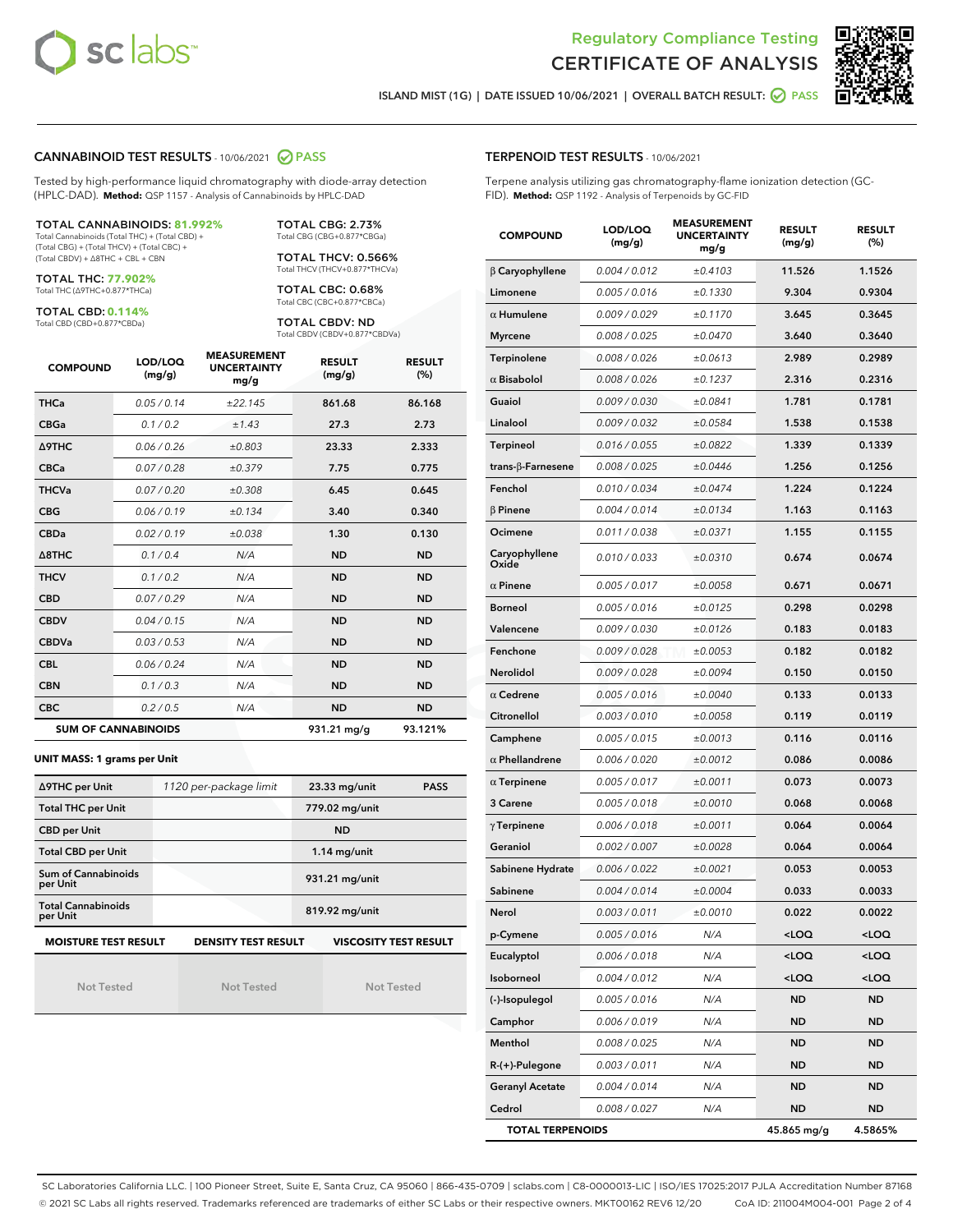



ISLAND MIST (1G) | DATE ISSUED 10/06/2021 | OVERALL BATCH RESULT: 0 PASS

#### CATEGORY 1 PESTICIDE TEST RESULTS - 10/06/2021 2 PASS

Pesticide and plant growth regulator analysis utilizing high-performance liquid chromatography-mass spectrometry (HPLC-MS) or gas chromatography-mass spectrometry (GC-MS). \*GC-MS utilized where indicated. **Method:** QSP 1212 - Analysis of Pesticides and Mycotoxins by LC-MS or QSP 1213 - Analysis of Pesticides by GC-MS

| <b>COMPOUND</b>             | LOD/LOQ<br>$(\mu g/g)$ | <b>ACTION</b><br><b>LIMIT</b><br>$(\mu g/g)$ | <b>MEASUREMENT</b><br><b>UNCERTAINTY</b><br>$\mu$ g/g | <b>RESULT</b><br>$(\mu g/g)$ | <b>RESULT</b> |
|-----------------------------|------------------------|----------------------------------------------|-------------------------------------------------------|------------------------------|---------------|
| Aldicarb                    | 0.03 / 0.08            | $\ge$ LOD                                    | N/A                                                   | <b>ND</b>                    | <b>PASS</b>   |
| Carbofuran                  | 0.02 / 0.05            | $\ge$ LOD                                    | N/A                                                   | <b>ND</b>                    | <b>PASS</b>   |
| Chlordane*                  | 0.03 / 0.08            | $\ge$ LOD                                    | N/A                                                   | <b>ND</b>                    | <b>PASS</b>   |
| Chlorfenapyr*               | 0.03/0.10              | $\ge$ LOD                                    | N/A                                                   | <b>ND</b>                    | <b>PASS</b>   |
| Chlorpyrifos                | 0.02 / 0.06            | $\ge$ LOD                                    | N/A                                                   | <b>ND</b>                    | <b>PASS</b>   |
| Coumaphos                   | 0.02 / 0.07            | $\ge$ LOD                                    | N/A                                                   | <b>ND</b>                    | <b>PASS</b>   |
| Daminozide                  | 0.02 / 0.07            | $\ge$ LOD                                    | N/A                                                   | <b>ND</b>                    | <b>PASS</b>   |
| <b>DDVP</b><br>(Dichlorvos) | 0.03/0.09              | $>$ LOD                                      | N/A                                                   | <b>ND</b>                    | <b>PASS</b>   |
| Dimethoate                  | 0.03/0.08              | $\ge$ LOD                                    | N/A                                                   | <b>ND</b>                    | <b>PASS</b>   |
| Ethoprop(hos)               | 0.03 / 0.10            | $>$ LOD                                      | N/A                                                   | <b>ND</b>                    | <b>PASS</b>   |
| Etofenprox                  | 0.02 / 0.06            | $\ge$ LOD                                    | N/A                                                   | <b>ND</b>                    | <b>PASS</b>   |
| Fenoxycarb                  | 0.03/0.08              | $\ge$ LOD                                    | N/A                                                   | <b>ND</b>                    | <b>PASS</b>   |
| Fipronil                    | 0.03/0.08              | $\ge$ LOD                                    | N/A                                                   | <b>ND</b>                    | <b>PASS</b>   |
| Imazalil                    | 0.02 / 0.06            | $>$ LOD                                      | N/A                                                   | <b>ND</b>                    | <b>PASS</b>   |
| <b>Methiocarb</b>           | 0.02 / 0.07            | $\ge$ LOD                                    | N/A                                                   | <b>ND</b>                    | <b>PASS</b>   |
| Methyl<br>parathion         | 0.03/0.10              | $\ge$ LOD                                    | N/A                                                   | <b>ND</b>                    | <b>PASS</b>   |
| <b>Mevinphos</b>            | 0.03/0.09              | $\ge$ LOD                                    | N/A                                                   | <b>ND</b>                    | <b>PASS</b>   |
| Paclobutrazol               | 0.02 / 0.05            | $>$ LOD                                      | N/A                                                   | <b>ND</b>                    | <b>PASS</b>   |
| Propoxur                    | 0.03/0.09              | $\ge$ LOD                                    | N/A                                                   | <b>ND</b>                    | <b>PASS</b>   |
| Spiroxamine                 | 0.03/0.08              | $\ge$ LOD                                    | N/A                                                   | <b>ND</b>                    | <b>PASS</b>   |
| Thiacloprid                 | 0.03/0.10              | $\ge$ LOD                                    | N/A                                                   | <b>ND</b>                    | <b>PASS</b>   |

#### CATEGORY 2 PESTICIDE TEST RESULTS - 10/06/2021 @ PASS

| <b>COMPOUND</b>          | LOD/LOO<br>$(\mu g/g)$ | <b>ACTION</b><br>LIMIT<br>$(\mu g/g)$ | <b>MEASUREMENT</b><br><b>UNCERTAINTY</b><br>µg/g | <b>RESULT</b><br>$(\mu g/g)$ | <b>RESULT</b> |
|--------------------------|------------------------|---------------------------------------|--------------------------------------------------|------------------------------|---------------|
| Abamectin                | 0.03/0.10              | 0.1                                   | N/A                                              | <b>ND</b>                    | <b>PASS</b>   |
| Acephate                 | 0.02/0.07              | 0.1                                   | N/A                                              | <b>ND</b>                    | <b>PASS</b>   |
| Acequinocyl              | 0.02/0.07              | 0.1                                   | N/A                                              | <b>ND</b>                    | <b>PASS</b>   |
| Acetamiprid              | 0.02/0.05              | 0.1                                   | N/A                                              | <b>ND</b>                    | <b>PASS</b>   |
| Azoxystrobin             | 0.02/0.07              | 0.1                                   | N/A                                              | <b>ND</b>                    | <b>PASS</b>   |
| <b>Bifenazate</b>        | 0.01/0.04              | 0.1                                   | N/A                                              | <b>ND</b>                    | <b>PASS</b>   |
| <b>Bifenthrin</b>        | 0.02/0.05              | 3                                     | N/A                                              | <b>ND</b>                    | <b>PASS</b>   |
| <b>Boscalid</b>          | 0.03/0.09              | 0.1                                   | N/A                                              | <b>ND</b>                    | <b>PASS</b>   |
| Captan                   | 0.19/0.57              | 0.7                                   | N/A                                              | <b>ND</b>                    | <b>PASS</b>   |
| Carbaryl                 | 0.02/0.06              | 0.5                                   | N/A                                              | <b>ND</b>                    | <b>PASS</b>   |
| Chlorantranilip-<br>role | 0.04/0.12              | 10                                    | N/A                                              | <b>ND</b>                    | <b>PASS</b>   |
| Clofentezine             | 0.03/0.09              | 0.1                                   | N/A                                              | <b>ND</b>                    | <b>PASS</b>   |

#### CATEGORY 2 PESTICIDE TEST RESULTS - 10/06/2021 continued

| <b>COMPOUND</b>               | LOD/LOQ<br>(µg/g) | <b>ACTION</b><br><b>LIMIT</b><br>$(\mu g/g)$ | <b>MEASUREMENT</b><br><b>UNCERTAINTY</b><br>µg/g | <b>RESULT</b><br>(µg/g) | <b>RESULT</b> |
|-------------------------------|-------------------|----------------------------------------------|--------------------------------------------------|-------------------------|---------------|
| Cyfluthrin                    | 0.12 / 0.38       | $\overline{c}$                               | N/A                                              | ND                      | <b>PASS</b>   |
| Cypermethrin                  | 0.11 / 0.32       | $\mathcal{I}$                                | N/A                                              | ND                      | <b>PASS</b>   |
| <b>Diazinon</b>               | 0.02 / 0.05       | 0.1                                          | N/A                                              | <b>ND</b>               | <b>PASS</b>   |
| Dimethomorph                  | 0.03 / 0.09       | 2                                            | N/A                                              | ND                      | <b>PASS</b>   |
| Etoxazole                     | 0.02 / 0.06       | 0.1                                          | N/A                                              | ND                      | <b>PASS</b>   |
| Fenhexamid                    | 0.03 / 0.09       | 0.1                                          | N/A                                              | ND                      | <b>PASS</b>   |
| Fenpyroximate                 | 0.02 / 0.06       | 0.1                                          | N/A                                              | <b>ND</b>               | <b>PASS</b>   |
| Flonicamid                    | 0.03 / 0.10       | 0.1                                          | N/A                                              | ND                      | <b>PASS</b>   |
| Fludioxonil                   | 0.03 / 0.10       | 0.1                                          | N/A                                              | ND                      | <b>PASS</b>   |
| Hexythiazox                   | 0.02 / 0.07       | 0.1                                          | N/A                                              | ND                      | <b>PASS</b>   |
| Imidacloprid                  | 0.04 / 0.11       | 5                                            | N/A                                              | ND                      | <b>PASS</b>   |
| Kresoxim-methyl               | 0.02 / 0.07       | 0.1                                          | N/A                                              | ND                      | <b>PASS</b>   |
| Malathion                     | 0.03 / 0.09       | 0.5                                          | N/A                                              | <b>ND</b>               | <b>PASS</b>   |
| Metalaxyl                     | 0.02 / 0.07       | $\overline{c}$                               | N/A                                              | ND                      | <b>PASS</b>   |
| Methomyl                      | 0.03 / 0.10       | 1                                            | N/A                                              | ND                      | <b>PASS</b>   |
| Myclobutanil                  | 0.03 / 0.09       | 0.1                                          | N/A                                              | <b>ND</b>               | <b>PASS</b>   |
| Naled                         | 0.02 / 0.07       | 0.1                                          | N/A                                              | ND                      | <b>PASS</b>   |
| Oxamyl                        | 0.04 / 0.11       | 0.5                                          | N/A                                              | ND                      | <b>PASS</b>   |
| Pentachloronitro-<br>benzene* | 0.03 / 0.09       | 0.1                                          | N/A                                              | ND                      | <b>PASS</b>   |
| Permethrin                    | 0.04 / 0.12       | 0.5                                          | N/A                                              | ND                      | <b>PASS</b>   |
| Phosmet                       | 0.03 / 0.10       | 0.1                                          | N/A                                              | ND                      | <b>PASS</b>   |
| Piperonylbu-<br>toxide        | 0.02 / 0.07       | 3                                            | N/A                                              | ND                      | <b>PASS</b>   |
| Prallethrin                   | 0.03 / 0.08       | 0.1                                          | N/A                                              | ND                      | <b>PASS</b>   |
| Propiconazole                 | 0.02 / 0.07       | 0.1                                          | N/A                                              | ND                      | <b>PASS</b>   |
| Pyrethrins                    | 0.04 / 0.12       | 0.5                                          | N/A                                              | ND                      | <b>PASS</b>   |
| Pyridaben                     | 0.02 / 0.07       | 0.1                                          | N/A                                              | <b>ND</b>               | <b>PASS</b>   |
| Spinetoram                    | 0.02 / 0.07       | 0.1                                          | N/A                                              | ND                      | <b>PASS</b>   |
| Spinosad                      | 0.02 / 0.07       | 0.1                                          | N/A                                              | ND                      | <b>PASS</b>   |
| Spiromesifen                  | 0.02 / 0.05       | 0.1                                          | N/A                                              | <b>ND</b>               | <b>PASS</b>   |
| Spirotetramat                 | 0.02 / 0.06       | 0.1                                          | N/A                                              | ND                      | <b>PASS</b>   |
| Tebuconazole                  | 0.02 / 0.07       | 0.1                                          | N/A                                              | ND                      | <b>PASS</b>   |
| Thiamethoxam                  | 0.03 / 0.10       | 5                                            | N/A                                              | <b>ND</b>               | <b>PASS</b>   |
| Trifloxystrobin               | 0.03 / 0.08       | 0.1                                          | N/A                                              | <b>ND</b>               | <b>PASS</b>   |

SC Laboratories California LLC. | 100 Pioneer Street, Suite E, Santa Cruz, CA 95060 | 866-435-0709 | sclabs.com | C8-0000013-LIC | ISO/IES 17025:2017 PJLA Accreditation Number 87168 © 2021 SC Labs all rights reserved. Trademarks referenced are trademarks of either SC Labs or their respective owners. MKT00162 REV6 12/20 CoA ID: 211004M004-001 Page 3 of 4